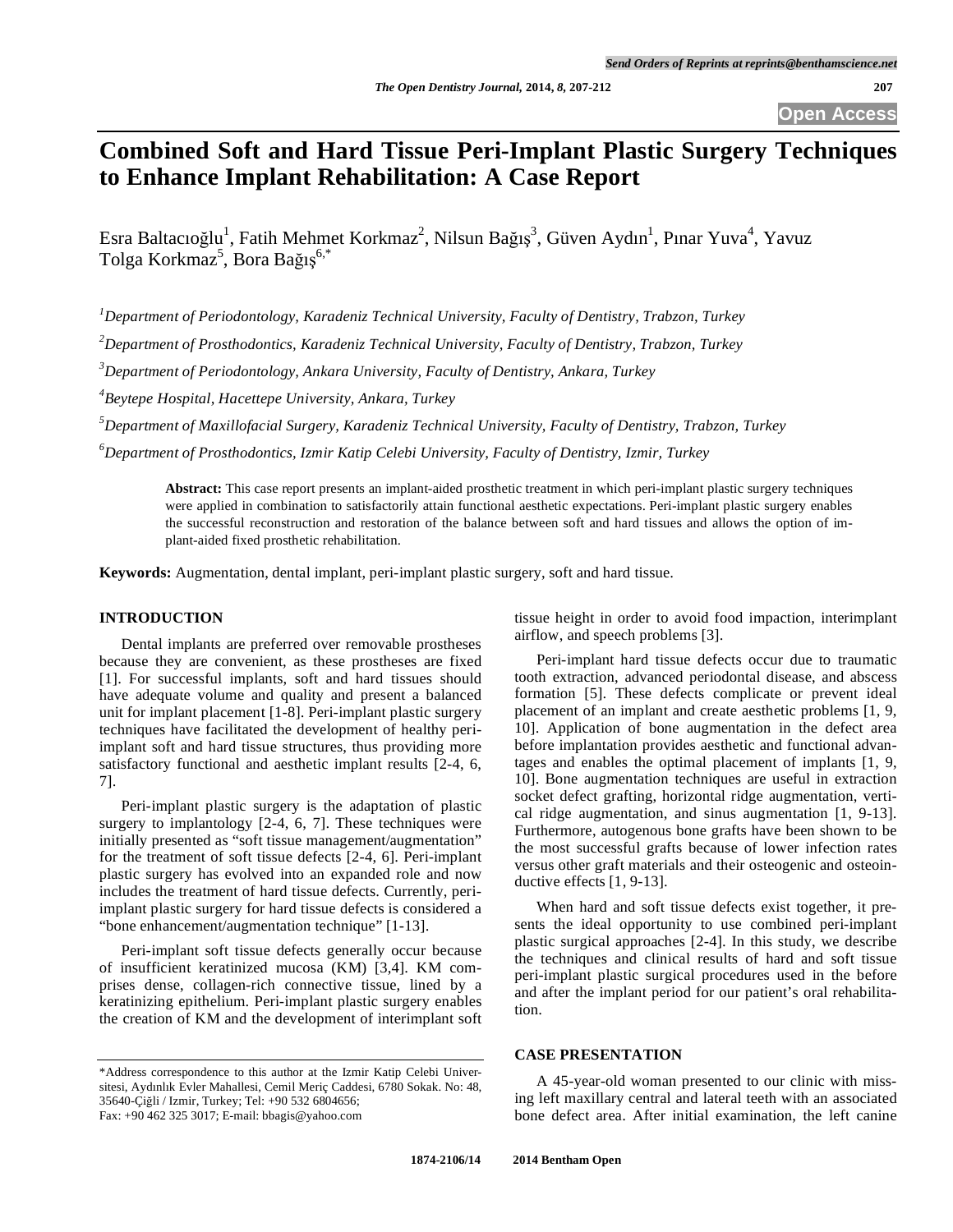

Fig. (1). Patient prior to treatment.



**Fig. (2).** FGG application of the anterior maxillary area, including the augmentation area.

tooth along with an associated endodontic-periodontal lesion was extracted (Fig. **1**). The patient underwent clinical and radiographic (periapical and panoramic radiography and dental computed tomography) measurements. Because the potential implant site had a shallow vestibule due to heavy inflammation and a horizontal bone defect, it was felt that the patient would benefit from peri-implant plastic surgery. Right maxillary central and lateral teeth were extracted because of insufficient periodontal support. Pre-implant and post-implant plastic surgeries were planned.

#### **Pre-Implant Peri-Implant Procedures**

These surgical procedures were performed in two stages.

#### **KM Width Increase** *Via* **FGG**

To increase pre-implant KM width (KMW), we used the free gingival graft (FGG) technique (Fig. **2**). The FGG was also used to cover the block bone graft completely to enhance healing. The block bone augmentation recipient site was prepared by making a horizontal incision from the mucogingival junction. The FGG was obtained from the hard palate. After three weeks, FGG vestibular depth was adequate and KM had formed.

#### **Monocortical Block Bone Augmentation**

Block bone augmentation was performed under local anesthesia three months after the FGG application (Fig. **3**). Initially, a sulcular incision was made at the defect site. The exposed resorption site was measured in millimeters, and the dimensions of the block bone graft were determined according to these measurements. A horizontal incision was made from distal to the mandibular third molar, which was chosen as the donor site, to the ramus. The graft dimensions were marked with round burs, and the block graft was obtained using an osteotome. Subsequently, the graft was fixed to the defect site with a titanium screw. The flap was sutured to the graft site without tension. Postoperatively, the patient was prescribed amoxicillin/clavulanic acid 875 mg/125 mg BID, an analgesic, and chlorhexidine mouthwash for 5 days.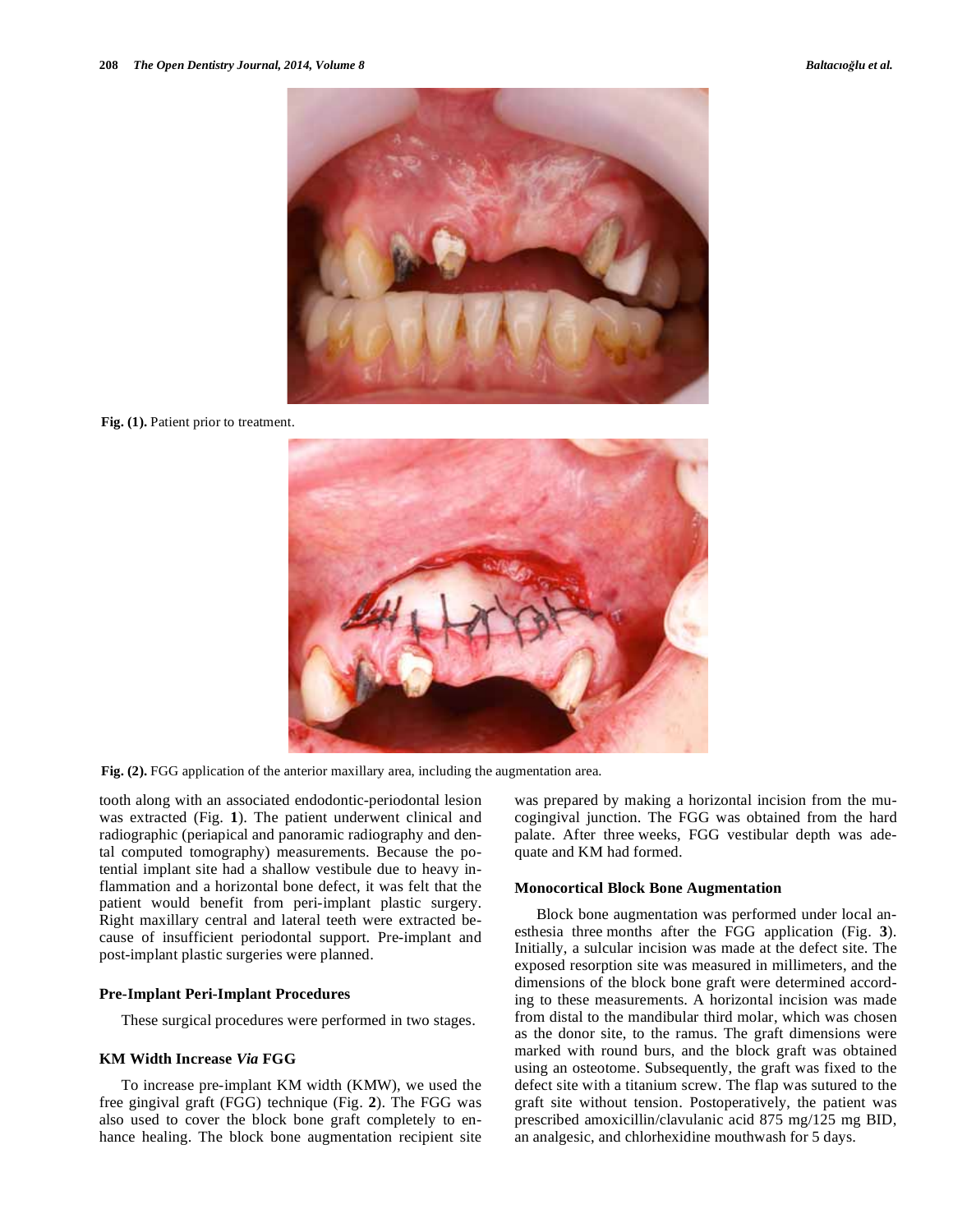

**Fig. (3).** Six months post-implant surgery and bone augmentation.



**Fig. (4).** Implant surgery and the papilla regeneration technique (second surgery). A full-thickness flap was elevated, and simultaneously, an immediate implantation was performed in the right central tooth area. Semilunar bevel incisions were made, recreating a scalloped shape similar to that of tissues around natural teeth (The rotation of the pedicles made it possible to close the space between the abutments).

#### **Implant Surgeries**

Implant therapy was performed in two stages. The first implant surgery was performed six months after the initial augmentation. The screw at the augmentation site was removed, and two dental implants (Tapered Screw-Vent, diameter: 4.1, and length: 10 mm; Zimmer Dental, Carlsbad, CA, USA), were placed at the site. The central tooth in the right maxillary area was extracted because of insufficient periodontal support and the possible risk of prosthetic failure, even in the short term. The area surrounding the implant was supported with a bone graft and a collagen membrane. A second implant surgery was performed four months after the first implant surgery, during which time the patient had used fixed provisional bridges.

### **Post-Implant Peri-Implant Procedures**

#### *Papilla Regeneration Technique*

At the time of the second implant surgery, the provisional bridge was removed, and the initial implants were exposed. The maxillary right lateral tooth was extracted, and papilla regeneration was performed. A full-thickness flap was elevated and reflected labially. The healing abutments held the flap in place. Semilunar bevel incisions were made, recreating a scalloped shape similar to that of tissues around natural teeth. The tissue was rotated towards the palate to create a papilla between the implant and the tooth. The flap pedicles filled the interimplant space. Sutures (5.0-trofilen monofilament; polyvinylidene fluoride) were used to secure the tissues. This technique was done not only around implants placed four months previously, but also immediately after for the additional implants placed that day (Fig. **4**, **5**).

#### *Prosthetic Restorations*

Temporary prosthetic restorations were performed 2 months after the papilla regeneration technique; subsequently, there was no observable pathological tissue reaction at the socket site. The alveolar ridge was nearly flat. For an aesthetic view, the provisional bridge was modified on the maxillary left central tooth area to form papilla on both sides of the tooth. The pontic area on the left central tooth was carved on the cast, and provisional restoration was formed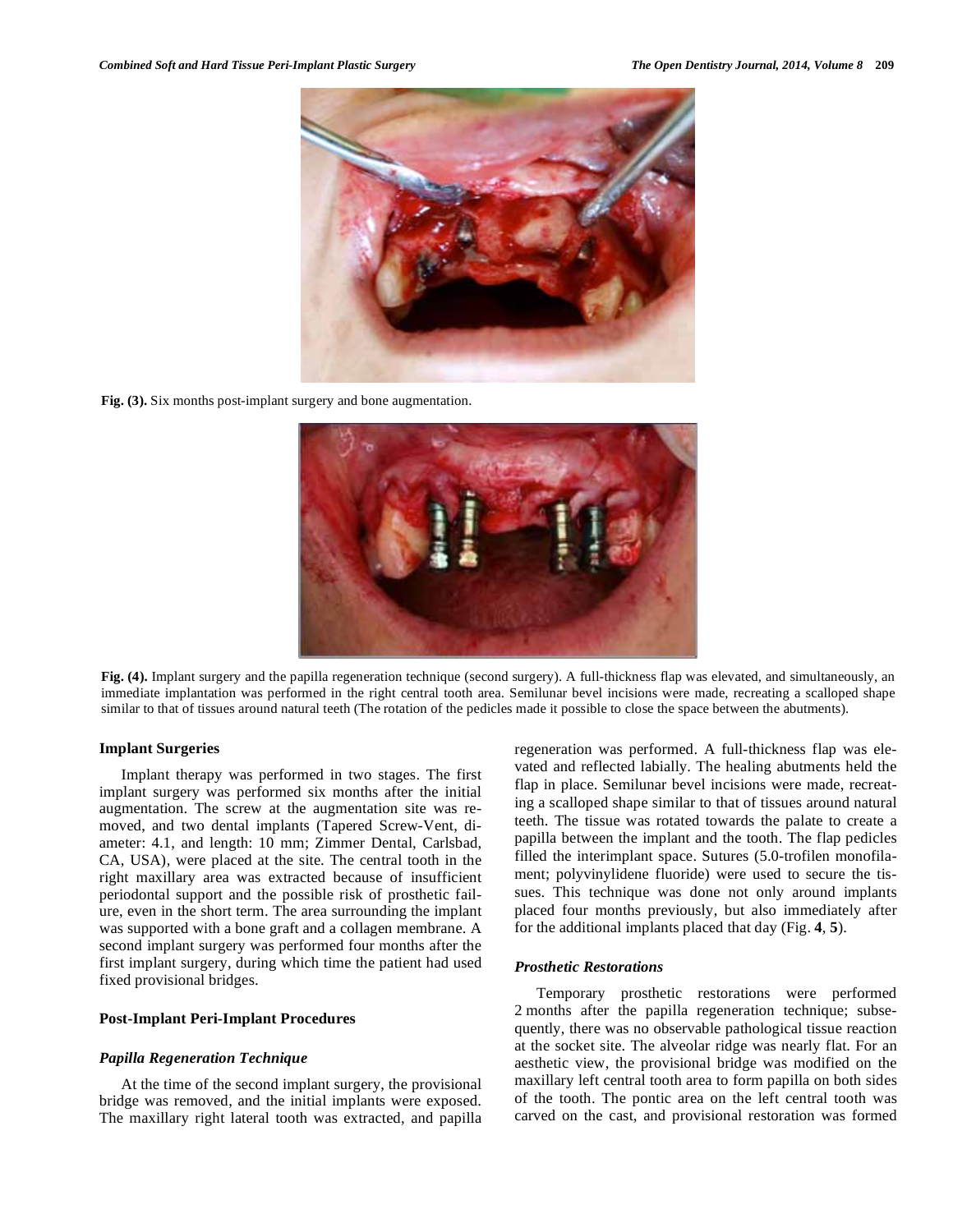

**Fig. (5).** Suturing of the flap.



**Fig. (6).** Provisional restorations with over contouring in the central tooth area.





with over contouring. To prevent infection, the pontic was polished carefully, and restoration was temporarily luted (Fig. **6**). Follow-up visits were continued until we were satisfied with the appearance of the papilla and alveolar ridge at the end of the fourth month (Fig. **7**). At that time, definitive bridges were fabricated using metal-ceramic restorations. At the 24-month follow-up, the patient had no functional, psychological, aesthetic, or phonetic problems (Fig. **8**).

## **DISCUSSION**

The functional and aesthetic success of dental implant procedures depends on the balance between soft and hard tissue structures [2-4]. Therefore, soft and hard tissues are

best prepared for ideal implant positioning by the use of periimplant plastic surgery techniques [2-4]. Because there is no consensus on the ideal peri-implant plastic surgery approach, the decision regarding which techniques to apply depends primarily on the clinician's choice [4].

The patient presented in our report had a severe horizontal defect and a shallow vestibular depth resulting from previous infection at the anterior maxillary site. This made implant-aided fixed prosthetic treatment challenging. Implant surgery was performed in several stages, and aesthetic. expectations were managed using fixed temporary bridges.

Peri-implant plastic surgery was performed in two stages: pre-implantation and post-implantation. The aim of the pre-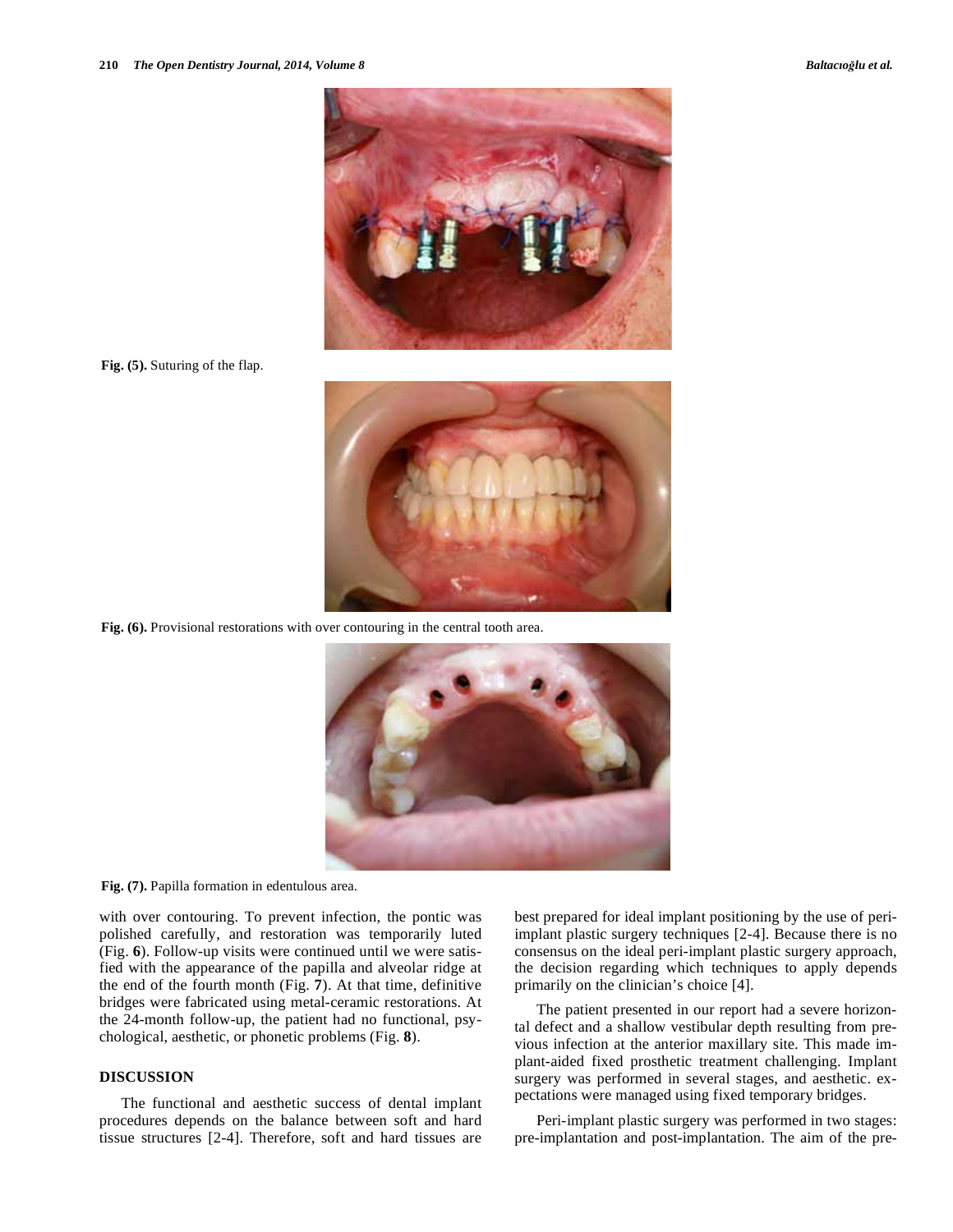

**Fig. (8).** Clinical appearance after prosthetic rehabilitation was completed.

implant procedures was to create sufficient bone and KM in preparation for the implants. Initially, KMW increased via the FGG. A FGG was also used to cover the block bone graft completely and to enhance healing. Thus, the implant site was prepared for augmentation by application of the FGG graft. This method is an alternative to the "controlled tissue expansion" technique [14]. Increasing the KMW benefited peri-implant tissue health.

 During the second stage of pre-implant plastic surgery, monocortical block bone augmentation was used to obtain bone of sufficient volume and quality. In defects in which horizontal ridge formation is too severe, implant placement may be impossible [1, 9, 10, 15]. Several methods have been used to maintain horizontal ridge augmentation [1, 9, 10, 15]. A bone block graft is the preferred method for many types of augmentation procedures because it secures a source of osteogenic cells and provides a rigid structure for mechanical support [1, 9, 15, 16]. Recent studies have shown that block bone grafts from the mandibular ramus site lead to successful bone reconstruction in the maxillary alveolar ridge [1, 16]. However, the slow revascularization and remodeling processes of mandibular bone blocks requires waiting at least four months after graft healing before implant insertion [17, 18]. We detected no necrosis in our case after the augmentation, during the six month wait before performing the implant.

There is no consensus regarding the timing of periimplant plastic surgery. Soft tissue enhancements have been performed before, during, or after implantation surgery for the prevention or treatment of peri-implantitis [2, 4, 6, 19, 20]. In our case, soft tissue augmentation using the FGG was performed several months before the first implantation procedure, and papilla regeneration was performed immediately after the second implantation.

Using this technique, papilla regeneration and tight fibrous tissue attachments were achieved simultaneously. Two months after the papilla regeneration procedure, temporary prosthetic restorations were fashioned, and permanent restorations were made after 4 months.

In conclusion, we present a case of an implant-aided prosthetic treatment in which peri-implant plastic surgery techniques were applied in combination to satisfactorily attain functional aesthetic expectations. Peri-implant plastic surgery enables the successful reconstruction and restoration of the balance between soft and hard tissues and allows the option of implant-aided fixed prosthetic rehabilitation. Moreover, in cases that require long-term treatment planning, as in our case, a multidisciplinary approach is most desirable.

## **CONFLICT OF INTEREST**

The authors confirm that this article content has no conflict of interest.

#### **ACKNOWLEDGEMENTS**

Declared none.

#### **REFERENCES**

- [1] McAllister BS, Haghighat K. Bone augmentation techniques. J Periodontol 2007; 78: 377-96.
- [2] Kazor CE, Al-Shammari K, Sarment DP, Misch CE, Wang HL. Implant plastic surgery: a review and rationale. J Oral Implantol 2004; 30: 240-54.
- [3] Palacci P, Nowzari H. Soft tissue enhancement around dental implants. Periodontol 2000 2008; 47: 113-32.
- [4] Baltacıoğlu E, Bagış B, Korkmaz FM, Aydın G, Yuva P, Korkmaz YT. Peri-implant plastic surgical approaches to increasing keratinised mucosa width: Which to use and when? J Oral Implantol 2013. [epub ahead of print]
- [5] Baltacıoğlu E, Pampu A, Bağış B, Saraç Ö, Ustaömer S, Dannan A. Oral implant application following free gingival graft and horizontal ridge augmentation: a case report. Internet J Dental Sci 2009; 9:  $\mathfrak{D}$
- [6] Cairo F, Pagliaro U, Nieri M. Soft tissue management at implant sites. J Clin Periodontol 2008; 35(8 Suppl): 163-7.
- [7] Wennström JL, Derks J. Is there a need for keratinized mucosa around implants to maintain health and tissue stability? Clin Oral Implants Res 2012; 23 (Suppl 6): 136-46.
- [8] Jovanovic SA. Bone rehabilitation to achieve optimal aesthetics. Pract Periodontics Aesthet Dent 1997; 9: 41-51.
- [9] Donos N, Mardas N, Chadha V. Clinical outcomes of implants following lateral bone augmentation: systematic assessment of available options (barrier membranes, bone grafts, split osteotomy). J Clin Periodontol 2008; 35 (Suppl 8): 173-202.
- [10] Takei HH, Azzi R, Han T. Clinical Periodontology: Localized bone augmentation and implant site development. In: Newmann MG, Takei HH, Klokkevold PR, Carranza FA, Eds. Philadelphia: 2006; p. 1133-47.